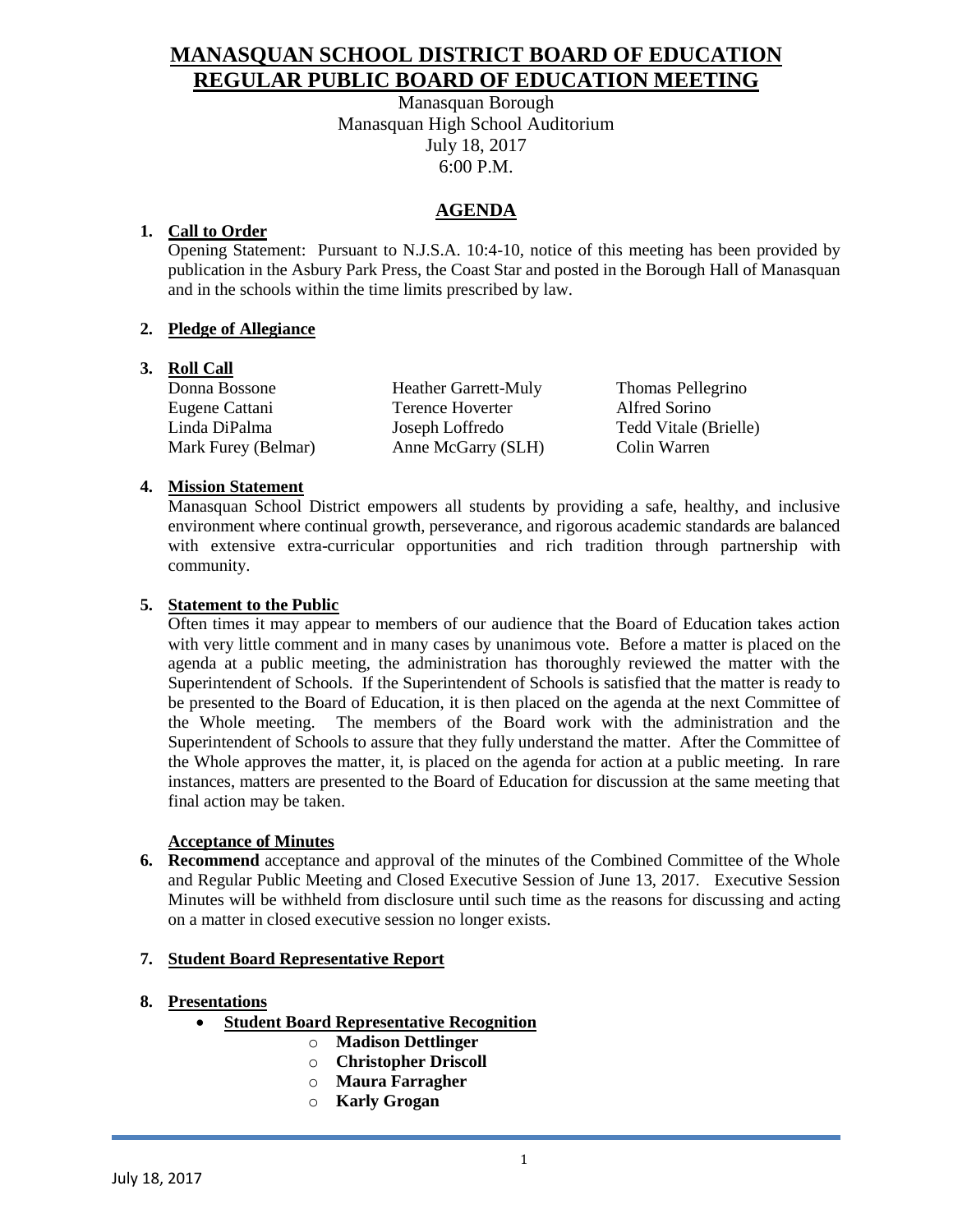- **New Road Construction Project Update Presented by Robert Notley**
- **9. Superintendent's Report & Information Items**
	- **Enrollment– Document A**
		- $\triangleright$  Total Enrollment 1,574
			- o **High School – 945**
			- o **Elementary School – 629**
	- **Attendance Comparison, Fire Drill Reports, Suspensions & Tardy Reports– Document B**

#### **Fire Drill Reports**

- **High School:**
	- o **June 5 th (Lockdown)**
	- o **June 12th (Fire Drill)**
- **Elementary School:**
	- o **June 6th (Lockdown)**
	- o **June 12th (Fire Drill)**
- **HIB Monthly Report Document C**
	- **High School:**
		- o **No HIB Reports**
	- **Elementary School:**
		- o **Two Incidents 2 Not HIB**
- **HIB Report – HIB Investigations, Trainings and Programs Data Collection – January 1, 2017 through June 30, 2017**
- **Report of the Director of Curriculum and Instruction**
- **Report of the Director of Technology and Human Resources**

**Recommend** approval and acceptance of the Superintendent's Report.

#### **10. Public Forum on Agenda Items**

Time may be allocated for public comment at this meeting. Each speaker may be allotted a limited time when recognized by the presiding officer. In the event it appears the public comment portion of the meeting may exceed 45 minutes, the presiding officer may limit each statement made by a participant to 3-5 minutes duration. Individuals wishing to address the Board shall be recognized by the presiding officer and shall give their names, addresses and the group, if any, that they represent. Although the Board encourages public participation, it reserves the right, through its presiding officer, to terminate remarks to and/or by any individual not keeping with the conduct of a proper and efficient meeting. During the public participation portions of this meeting, the Board will not respond to questions from the public involving employment, appointment, termination of employment, negotiations, terms and conditions of employment, evaluation of the performance of, promotion or disciplining of any specific or prospective or current employee. This public forum is limited to comment on items included in this agenda only.

#### **MANASQUAN**

#### **General Items**

#### **11. Secretary's Report**

**Recommend acceptance** of the following **Financial Reports**, **Elementary School Central Funds Report, Purchase Orders and Payment** and **Confirmation of Bills (Current Expense).**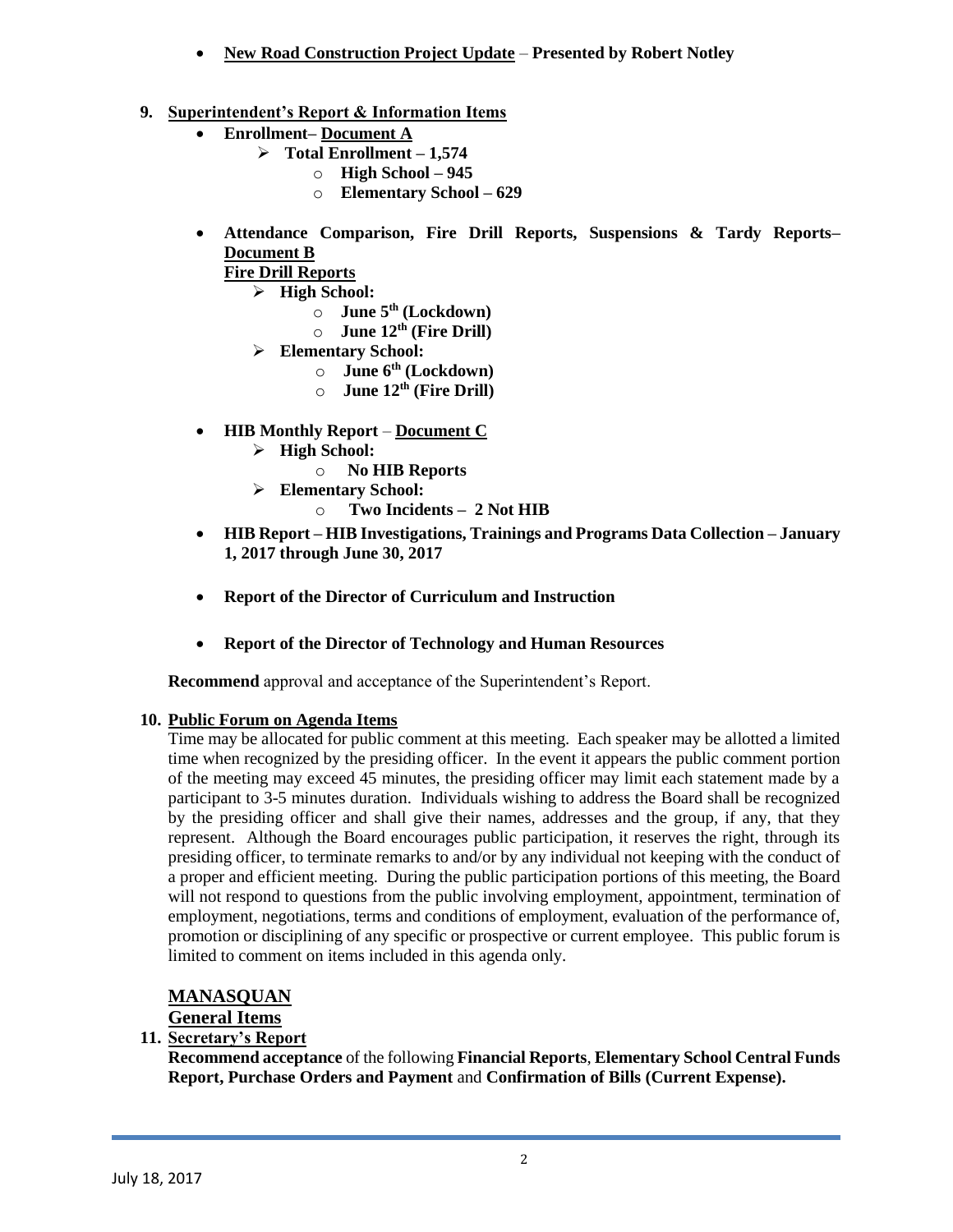The Business Administrator/Board Secretary certifies that as of **June 30, 2017** no budgetary appropriations account has obligations and payments, which in total exceed the amount appropriated by the Board of Education of the Borough of Manasquan.

**Be it Resolved;** that the amount of district taxes, excluding debt services requirements, needed to meet the obligations of this Board for the next eight weeks is **\$2,449,782.00** and that Manasquan Borough Council is hereby requested to place in the hands of the Treasurer of School Moneys that amount within the 30 days in accordance with the statutes relating thereto.

**Be It Resolved:** Pursuant to N.J.A.C. 6A:23A-16.10 (c)3 the Board of Education of the Borough of Manasquan accepts the **Business Administrator/Board Secretary's** certification as of **January 31, 2017** that no budgetary appropriations account has obligations and payments, which in total exceed the amount appropriated by the borough of Manasquan Board of Education.

**Recommend acceptance** of the **Secretary's Financial & Investment Report** and the **Treasurer's Report**, for the month ending **June 30, 2017** per **Document D**. (The Treasurer of School Moneys Report for the month of **June 2017** is on file in the Business Office and is in balance with the Secretary's Report).

Pursuant to N.J.A.C. 6A:23A-16.10(c)4, we the members of the Board of Education of the Borough of Manasquan, County of Monmouth, after having reviewed the Report of the Secretary and upon consultation with the appropriate officials, certify that as of **June 30, 2017** it is to the best of our knowledge that no major account fund has been expanded and that sufficient funds are available to meet the district's financial obligations for the remainder of the fiscal year, and that the Board of Education further approves the transfers made with line item accounts of the current expense portion of the **2016-2017 budgets** for **June and 2017-2018 budgets** for **July** as recommended by the Superintendent of Schools, as per **Document D.**

Recommend **acceptance** of the **Elementary School Central Funds Report** for the month ending **June 30, 2017** as per **Document E**.

**Purchase Orders** for the month of **June and July 2017** be approved**,** as per **Document F.**

Recommend **acceptance** of the **Cafeteria Report** – **Document G.**

**Be it Resolved:** that the **Bills (Current Expense)** in the amount of **\$858,925.45** for the month of **July, 2017** be approved. Record of checks **(#40651** through **#40704**), and distributions are on file in the Business Office.

**Be it Resolved:** that the **Bills (Capital Expense)** in the amount of **\$0.00** for the month of **July, 2017** be approved. Record of checks **(#1044** through **#1044),** and distributions are on file in the Business Office.

Confirmation of **Bills (Current Expense)** for **June, 2017** at **\$2,526,947.73** and checks **(#40381** through **#40650)** and **(Capital Expense)** for **June, 2017** at **\$529,800.01** and checks **(#1029 through #1043).**

- **12. Recommend** approval of the second reading and adoption of the following policies, as per **Document H:**
	- $\circ$  P7424 Bed Bugs
	- o P7461 District Sustainability Policy
- **13. Recommend** authorization for the School Business Administrator to execute contracts for the 2017-2018 school year with Bob McCloskey Insurance for Mandatory Student Accident Insurance, in the amount of \$55,000 and Catastrophic Student Accident Insurance, in the amount of \$7,417,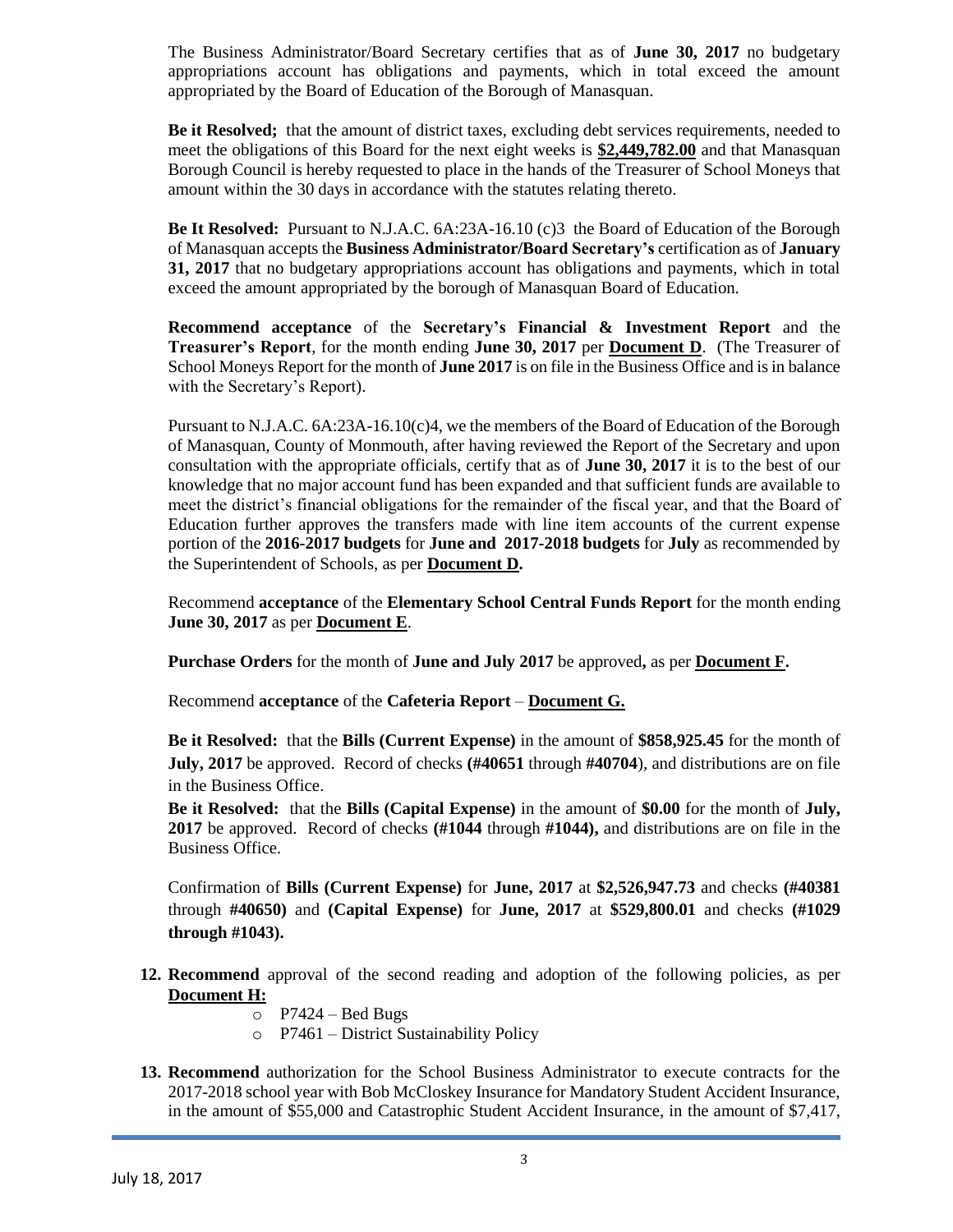as per **Document I.** Contracts will be reviewed and approved by the board solicitor prior to execution by the School Business Administrator.

**14. Recommend** approval that the following prices be charged to students and adults for lunches and milk for the 2017-2018 SY:

| Paid Type A Lunch (Students):            | $$2.80$ (Gr. K – 8) \$3.00 (Gr. 9 – 12) |
|------------------------------------------|-----------------------------------------|
| Paid Lunch (Adults):                     | \$3.50                                  |
| Reduced Type A Lunch (Students)          | \$0.40                                  |
| A la cart milk per half-pint (Students): | \$0.50                                  |
| A la cart milk per half-pint (Adults)    | \$0.50                                  |

**15.** Recommend approval of the following 2017-2018 Vocational School District placements:

|    | # of Students Tuition/Student | <b>Placement</b>                       | <b>Total Cost</b> |
|----|-------------------------------|----------------------------------------|-------------------|
|    | \$6,360.00                    | Academy of Allied Health & Science     | \$12,720          |
| 4  | \$6,360.00                    | Biotechnology High School              | \$25,440          |
| 11 | \$6,360.00                    | <b>Communications High School</b>      | \$69,960          |
|    | \$6,360.00                    | High Technology High School            | \$19,080          |
| 3  | \$6,360.00                    | Marine Academy of Science & Technology | \$19,080          |
| 4  | \$5,500.00                    | Shared-Time Special Ed – Career Center | \$22,000          |
| Δ  | \$860.00                      | <b>Shared-Time Regular Programs</b>    | \$3,440           |

**16. Recommend** approval of the 2017-2018 Extended School Year Transportation Contracts and Agreements for the period July 1, 2017 to August 30, 2017, as provided by MOESC. Priced are estimated costs which are subject to change as students are added and/or deleted from routes):

| <b>Estimated</b> |                                                 |                                           |                         |             |
|------------------|-------------------------------------------------|-------------------------------------------|-------------------------|-------------|
| Route            | <b>Destination</b>                              | # of Students                             | <b>Contractor</b>       | Route       |
| Cost             |                                                 |                                           |                         |             |
| 6523             | Shore Center for Autism – Tinton Falls          |                                           | <b>Briggs</b>           | \$1,674.50  |
| J513             | Allenwood $E.S. - Wall$                         |                                           | <b>Hartnett Transit</b> | \$1,293.16  |
| J528             | Manasquan E.S. Preschool                        | 4                                         | <b>Hartnett Transit</b> | \$2,842.92  |
| J593             | Alpha School - Jackson                          |                                           | Johan Transit           | \$5,607.00  |
| 5504             | Alpha School - Jackson                          |                                           | VamVas Trans.           | \$2,112.90  |
| 4526             | Harbor School – Eatontown                       |                                           | Seman-Toy Inc.          | \$1,661.70  |
| J545             | Collier High School – Wickatunk (end $7/14$ ) 1 |                                           | Wilderness Eagle        | \$354.88    |
| J618             | Collier High School – Wickatunk (start 7/17) 1  |                                           | Michael Angel           | \$2,956.80  |
|                  |                                                 | <b>Estimated Total ESY Transportation</b> |                         | \$18,503.86 |

- **17. Recommend** approval of the 2017-2018 Extended School Year Transportation Jointure Contract with Point Pleasant Beach Board of Education, for Student #223512, to Harbor School, in the amount of \$3,840.00.
- **18. Recommend** approval of the requests to provide meals free of charge to students attending the following out of district placements, in accordance with N.J.A.C.6A:23A-18.5:
	- Manasquan Board of Education does not require Green Brook Academy to charge students for reduced and/or paid meals for the 2017-2018 school year.
	- Manasquan Board of Education does not require Coastal Learning Center Monmouth, Inc., to charge the families for meals provided and does not have to apply for reimbursement from the Child Nutrition Program for the 2017-2018 school year.
- **19. Recommend** approval of Pay Application #001 ES to SLS Construction, for the Manasquan Elementary School Partial Window Replacement, in the amount of \$13,205.00.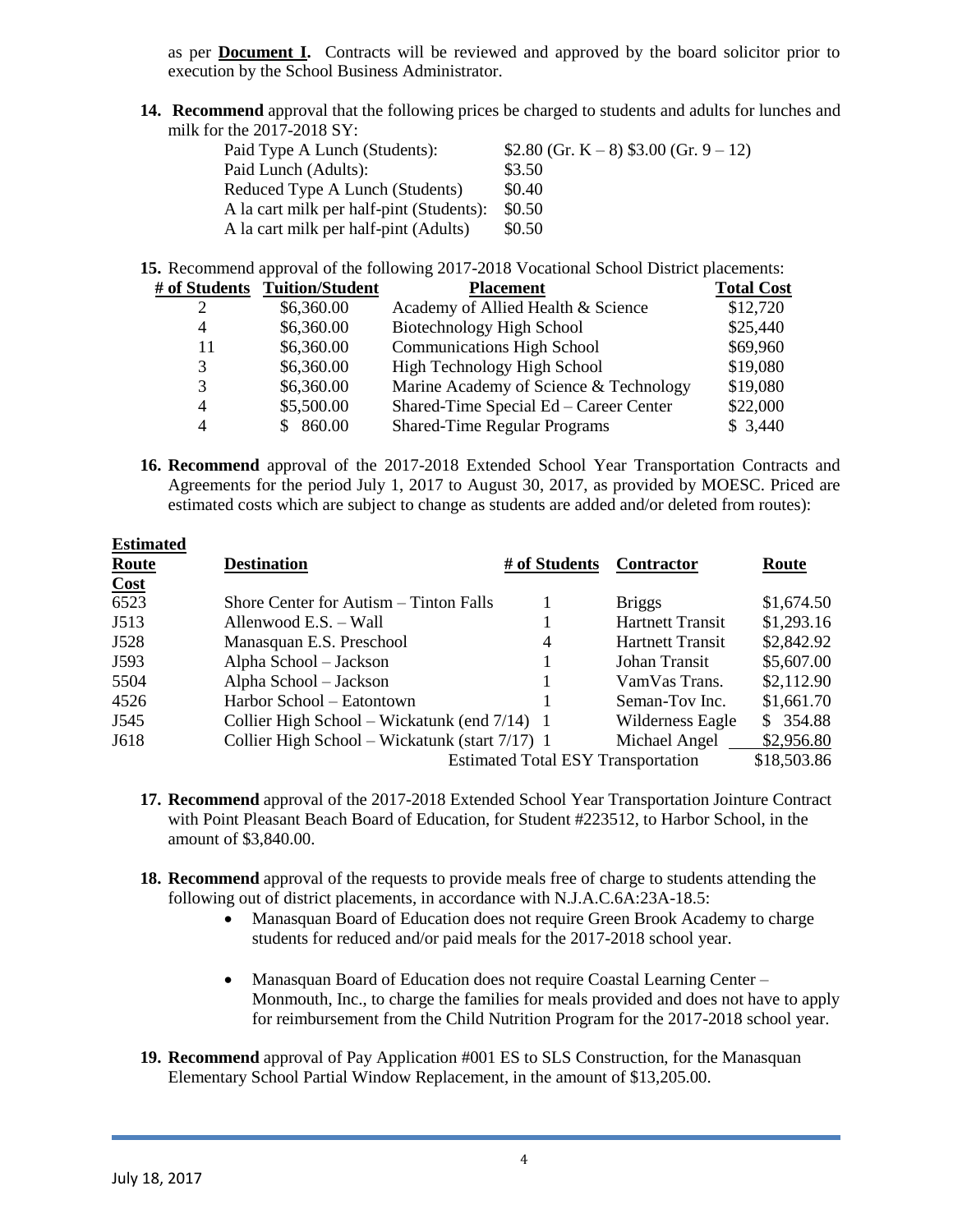- **20. Recommend** approval of the Superintendent's 2017-2018 Quantitative Merit Goal focused on the establishment of additional Advanced Placement course offerings.
- **21. Recommend** approval of Student ID# 241313 in need of Neuro-Psychological Evaluation as part of reevaluation by Dr. Grecco at the rate of \$2,100.00
- **22. Recommend** approval of Student ID# 241409 in need of Neuro-Psychological Evaluation as part of reevaluation by Dr. Grecco at the rate of \$2,100.00
- **23. Recommend** approval of the submission of the IDEA 2018 grant application in the amount of \$275,168 for Basic and \$7,335.00 for Preschool.
- **24. Recommend** approval of the following students as "Tuition Free Students of Staff Members' in accordance with the MEA/MBOE Negotiated Agreement for the 2017-2018 school year:
	- Student ID#293165 continuation of placement in Grade 1
	- Student ID#273204 continuation of placement in Grade 3
- **25. Recommend** approval of Lorissa Voorhees, former Manasquan Elementary School LDT-C to testify in Special Education Due Process case, in the amount of \$400.00 per day, at the Office of Administrative Law in Newark, New Jersey, for student #2467 not to exceed \$400.00

#### **Personnel**

**26. Recommend** approval of the Elementary School personnel as per **Document J.**

#### **Professional Days**

**27. Recommend** approval of the **attendance** of staff members at conferences/workshops indicated below:

| Date             | Name                  | <b>Destination</b>   | <b>Purpose</b>   | <b>Sub</b> | Cost                   |
|------------------|-----------------------|----------------------|------------------|------------|------------------------|
|                  |                       | Manasquan            |                  |            |                        |
|                  |                       | Elementary           |                  |            | Registration - \$610   |
|                  |                       | School and           | Wilson           |            | Registration - \$1,950 |
| 2017-2018 SY     | <b>Christine Rice</b> | Online               | Level I Training | No         | Title II Funds         |
|                  |                       |                      | Integrated       |            |                        |
|                  |                       |                      | Preschool        |            |                        |
| June 16, 2017    | <b>Heather Saake</b>  | Shrewsbury           | Observation      | Yes        | Mileage - \$11.84      |
|                  |                       |                      |                  |            | Mileage - \$42.28      |
|                  |                       |                      | ABA              |            | Tolls - \$6.00         |
| October 19, 2017 | Kelly Balon           | <b>Atlantic City</b> | Presentation     | No         | Parking - \$15.00      |
|                  |                       |                      | School Health    |            | Mileage - \$30.00      |
| October 18, 2017 | Gina Melillo          | Somerset             | Conference       | Yes        | Registration -\$195.00 |

# **Student Action**

- **Field Trips**
- **28. Recommend** approval of the field trips listed below: **None at this time**

#### **Placement of Students on Home Instruction**

**29. Recommend** that the following student(s) be placed on home instruction, as recommended by the Child Study Team: **None at this time**

#### **Placement of Students Out of District**

**30. Recommend** approval of the Revised 2017-2018 External Placement list and Revised 2017-2018 ESY Placement list that reflects tuition costs (Transportation costs to be determined once routes are established), as per **Document K.**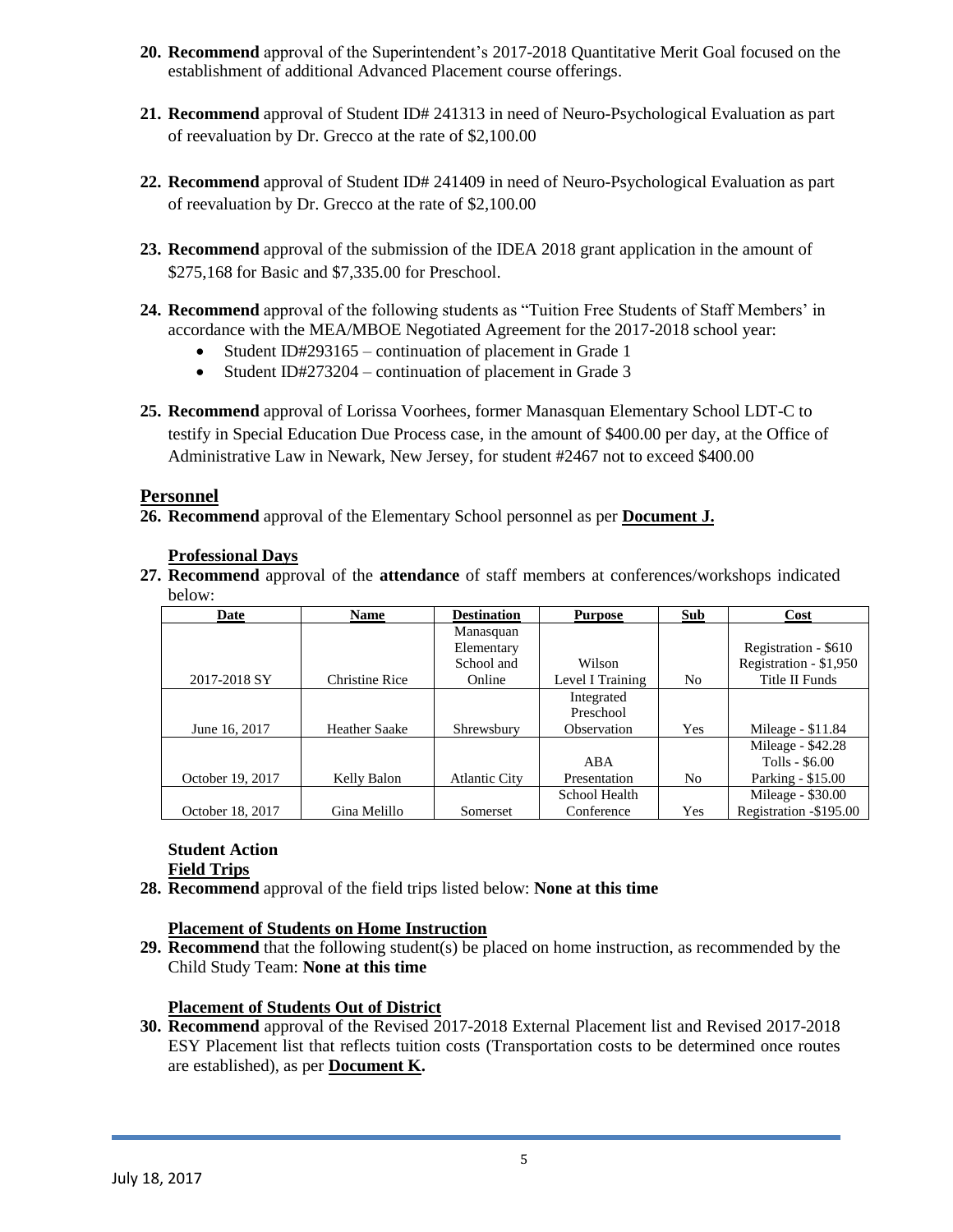#### **MANASQUAN/SENDING DISTRICTS General Items**

- **31. Recommend** approval to authorize payment to Cenergistic Inc., for year four of a five year contract previously awarded at an annual cost of \$54,600 (\$4,550 monthly).
- **32. Recommend** approval of the Pay Application #001 HS to SLS Construction, for the Manasquan High School 2017 Stair Tower Interior Door Replacement, in the amount of \$2,660.00.
- **33. Recommend** approval of the 2017-2018 Agreement for Cooperative Sports Programs between the Manasquan Board of Education and the Point Pleasant Beach Board of Education, in the amount of \$17,000, as per **Document 1**.
- **34. Recommend** approval of the Requests for the following Obsolete Equipment Disposal, as per **Documents 2-1**, **2-2, 2-3, 2-4 and 2-5**:
	- Technology Supplies and Equipment
	- Nurse's Office Furniture
	- 2014 and 2016 Yearbooks
	- Classroom Furniture/Equipment
	- Board Office Supplies and Equipment
- **35. Recommend** approval of the use of the following facilities for athletic use for the 2017-2018 school year, at no cost to the district:
	- Good Sports
	- Rash Field
	- St. Denis Gym
	- Condon's Baseball Academy
	- Baseball "U" Academy
	- Wall High School Track
	- Point Beach High School Track
	- Wall Municipal Complex
	- Little Dreamers Play Café and Learning Studio
- **36. Recommend** approval of the use of the following facilities for athletic use for the 2017-2018 school year, pending contract approval:
	- All American Gymnastics
	- The Atlantic Club
	- Jersey Shore Arena
	- Shore Lanes
	- Sea Girt Lanes
	- Howell Park
- **37. Recommend** approval of the following out-of-district athletic event workers for the 2017-2018 school year:
	- Mary Devereux Ticket Seller/Ticket Taker
	- Vanessa Hyland Ticket Seller/Ticket Taker
	- Thomas Mahon Security/Score Keeper
	- Arthur Gordon Announcer/Score Keeper
	- $\bullet$  Jeremiah Murphy Security
	- Erik Ertle Security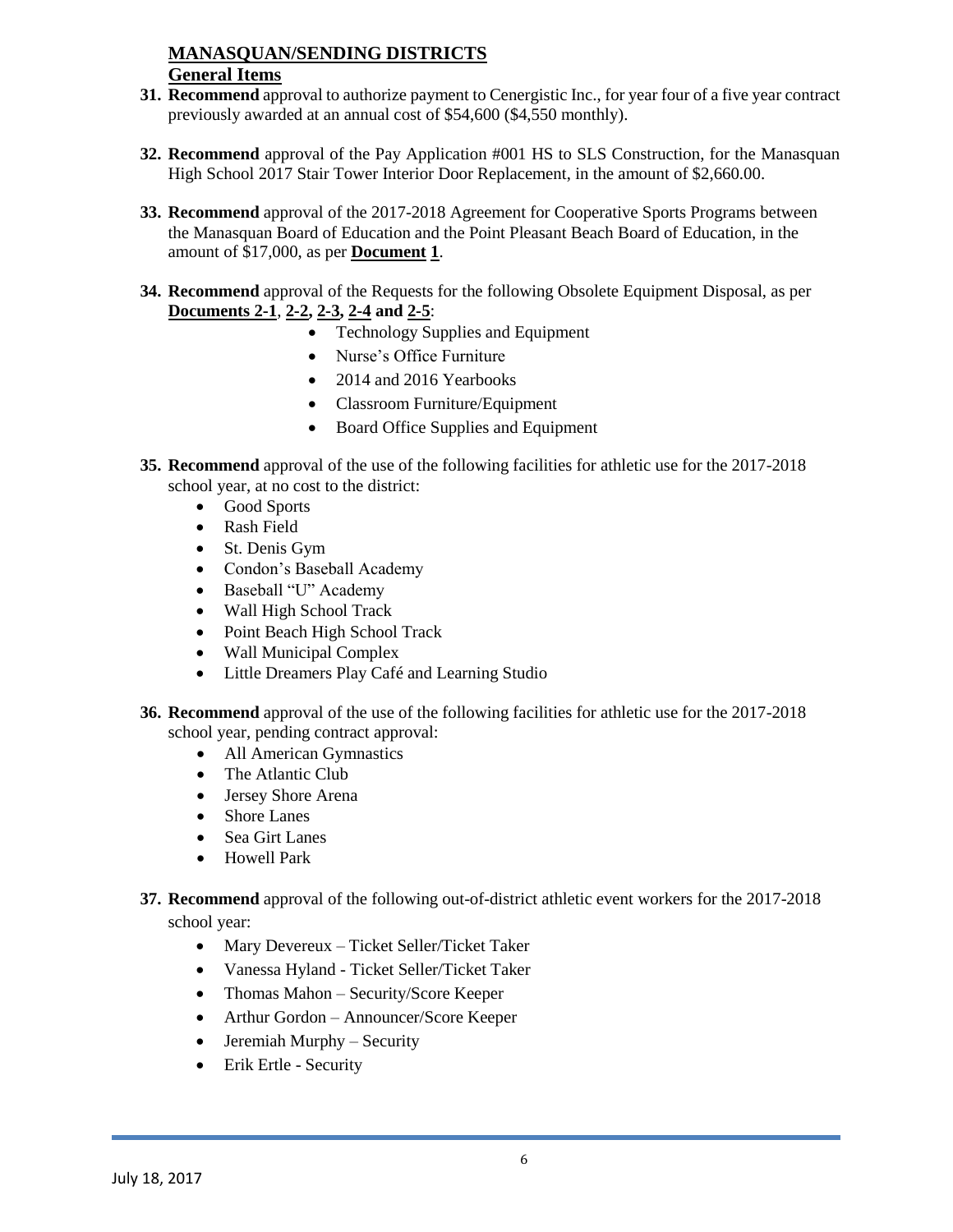- **38. Recommend** approval of the following student as "Tuition Free Students of Staff Members" in accordance with the MEA/MBOE Negotiated Agreement for the 2017-2018 school year: Student ID#2316 – continuation of placement in Grade 11
- **39. Recommend** approval of the 2017-2020 Bilingual/ESL three-year program plan.
- **40. Recommend** approval of the Pay Application #005 to SLS Construction, for the 2016 Exterior Window Replacement at the Elementary School and New Security Vestibules at the Elementary School and High School, in the amount of \$31,638.20.
- **41. Recommend** approval of the acceptance of bids for the 2017-2018 Athletics and Co-Curricular Transportation from Briggs Transportation, for VANS only, in the estimated amount of \$21,186.00 and to First Student, for BUSES only, in the estimated amount of \$190,041.50, as per attached **Document 3.** (Bids were reviewed and approved by the board attorney)
- **42. Recommend** approval to authorize the School Business Administrator to execute a contract to Briggs Transportation, for VANS only, in the estimated amount of \$21, 186.00 and to First Student, for BUSES only, in the estimated amount of \$190,041.50, for 2017-2018 Athletics and Co-Curricular Transportation. (pending attorney review).
- **43. Recommend** approval to reject all bids received on July 13, 2017 for the Manasquan High School Addition and Renovation project and authorize the administration to re-bid the project.

#### **Personnel**

- **44. Recommend** approval of the High School personnel as per **Document 4.**
- **45. Recommend** approval for the following mileage:

| <b>Name</b>  | School Year | Rate                | Not to exceed |
|--------------|-------------|---------------------|---------------|
| Peter Cahill | !7/18       | .31 cents/mile      | \$1,100.00    |
| Kevin Hyland | 17/18       | $\gamma$ cents/mile | \$300.00      |

#### **Professional Days**

**46. Recommend** approval of the **attendance** of staff members at conferences/workshops indicated below:

| Date               | <b>Name</b>         | <b>Destination</b> | <b>Purpose</b>          | Sub            | Cost                    |
|--------------------|---------------------|--------------------|-------------------------|----------------|-------------------------|
| July 27, 2017      |                     |                    |                         |                |                         |
| August 15, 2017    | Justin Roach        | Monroe             | School Law I/II         | N <sub>0</sub> | None                    |
|                    |                     | Monmouth           | <b>SAC Monthly</b>      |                |                         |
| 2017-2018 SY       | Leigh Busco         | County             | Meetings                | N <sub>0</sub> | None                    |
|                    |                     | Monmouth           | Youth Suicide           |                |                         |
| September 20, 2017 | Leigh Busco         | University         | Prevention              | N <sub>0</sub> | None                    |
|                    |                     |                    |                         |                | Registration - \$150.00 |
| July 17, 2017      | <b>Richard Read</b> | Monroe             | School Law              | N <sub>o</sub> | Mileage - \$20.09       |
|                    |                     |                    | Certification           |                | Mileage - \$39.68       |
| August 2, 2017     | JoAnn Dietrick      | Sewell             | Annual Training         | N <sub>0</sub> | Tolls - \$10.00         |
|                    |                     |                    | <b>Rutgers Conflict</b> |                |                         |
|                    |                     |                    | Management              |                | Registration - \$230.00 |
| August 23, 2017    | Lynn Coates         | Sayreville         | <b>Class</b>            | N <sub>0</sub> | Mileage - None          |
|                    |                     |                    | <b>NJASBO</b>           |                |                         |
|                    |                     |                    | Constructing            |                |                         |
|                    |                     |                    | and Negotiating         |                |                         |
|                    |                     |                    | Salary Guide            |                | Registration - \$100.00 |
| August 1, 2017     | Lynn Coates         | Robbinsville       | Program                 | No             | Mileage - None          |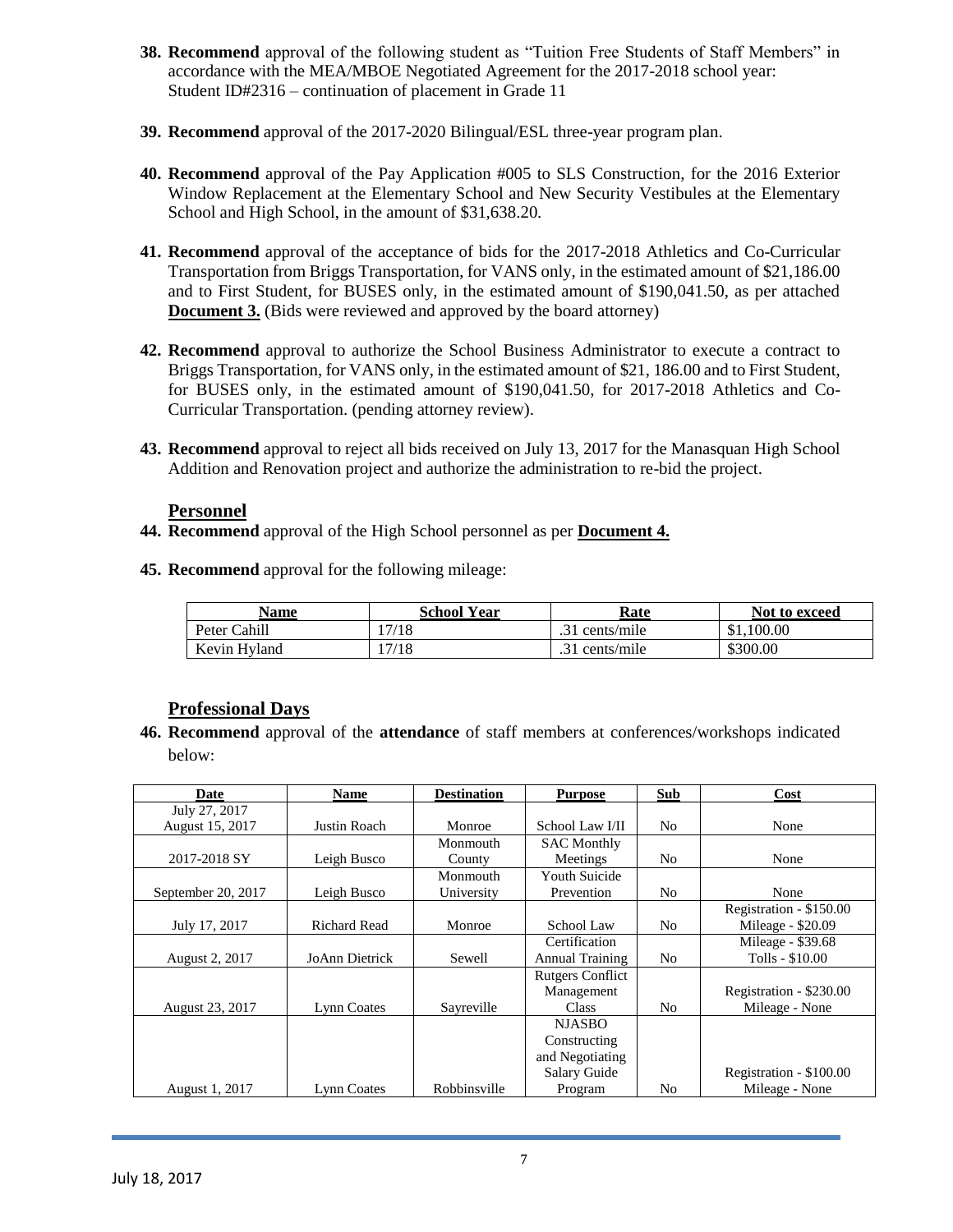| August 8, 2017 | Lynn Coates | Robbinsville | <b>NJASBO</b><br><b>Negotiations</b><br>Update Program | No | Registration - \$100.00<br>Mileage - None |
|----------------|-------------|--------------|--------------------------------------------------------|----|-------------------------------------------|
| August 4, 2017 | Jesse Place | Hamilton     | Certification<br>Annual Training                       | No | Mileage-\$21.33                           |

# **Student Action**

#### **Field Trips**

**47. Recommend** approval of the field trips listed below:

| <b>Date</b>                                               | Name                                                                                 | <b>Subject</b>                           | <b>Destination</b>                                          | <b>Purpose</b>                                  | Sub                       | Other<br>Board<br>Costs            | Other<br><b>Fund</b> |
|-----------------------------------------------------------|--------------------------------------------------------------------------------------|------------------------------------------|-------------------------------------------------------------|-------------------------------------------------|---------------------------|------------------------------------|----------------------|
| 2017-2018 SY<br>Dates To Be<br>Determined                 | Amy Edwards<br>Barbara Buckley<br>Linda Hoeler<br><b>Jason Bryant</b><br>Nurse (TBD) | Academy of<br>Engineering<br>Grades 9-12 | 2 Fall and 2<br><b>Spring Trips</b><br>Various<br>Locations | Interactive<br>and<br>Exploratory               | $Yes-4$<br>and 1<br>Nurse | <b>Bus</b><br>\$400.00 per<br>trip | None                 |
| August $2017 -$<br>June 2018<br>Dates To Be<br>Determined | Amy Edwards<br>Barbara Buckley<br>Nurse (TBD)                                        | <b>Robotics</b><br>Team<br>Grades 9-12   | Various<br>Locations                                        | Team<br>Challenges,<br>Meets and<br>Tournaments | None                      | <b>Bus</b><br>\$400.00 per<br>trip | None                 |

#### **Placement of Students on Home Instruction**

|         |                | <b>48. Recommend</b> that the following student(s) be placed on home instruction, as recommended by the |
|---------|----------------|---------------------------------------------------------------------------------------------------------|
| #203131 | <b>Grade</b> 9 | <b>Continuation – Summer 20 hours (Medical)</b>                                                         |
| #192605 | Grade 10       | <b>Continuation – Summer 30 hours (Medical)</b>                                                         |
| #2115   | Grade 11       | <b>Continuation – Summer 30 hours (Medical)</b>                                                         |
|         |                |                                                                                                         |

**Financials**

**49. Recommend acceptance** of the following **High School Central Funds Report** for the month ending **June 30, 2017 as per Document 5.**

#### **50. Old Business/New Business**

#### **51. Public Forum**

#### **52. Executive Session**

**WHEREAS**, the Sen. Byron M. Baer Open Public Meetings Act, *N.J.S.A*. 10:4-6, *et seq*., (the "Act") provides that the Manasquan Board of Education hold an "Executive Session" from which the public is excluded to discuss matters that are confidential or are one of the nine (9) subject matters listed in Section 12(b) of the Act; and

**WHEREAS**, it is recommended by the Superintendent that the Manasquan Board of Education go into Executive Session on this date in Manasquan, New Jersey, to discuss matters that are permissible for discussion in Executive Session; and

**WHEREAS**, the length of the Executive Session is estimated to be thirty (30) minutes after which the public meeting of the Board shall reconvene and proceed with business; and

**WHEREAS**, that the Board hereby declares that its discussion of the following subject(s) will be made public at a time when the public's interest in disclosure is greater than any privacy or governmental interest being protected from disclosure.

**NOW, THEREFORE BE IT RESOLVED** by the Manasquan Board of Education that the Board shall go into Executive Session to discuss the following items:

 $X_$  1. Confidential Matters per Statute or Court Order (student matter)